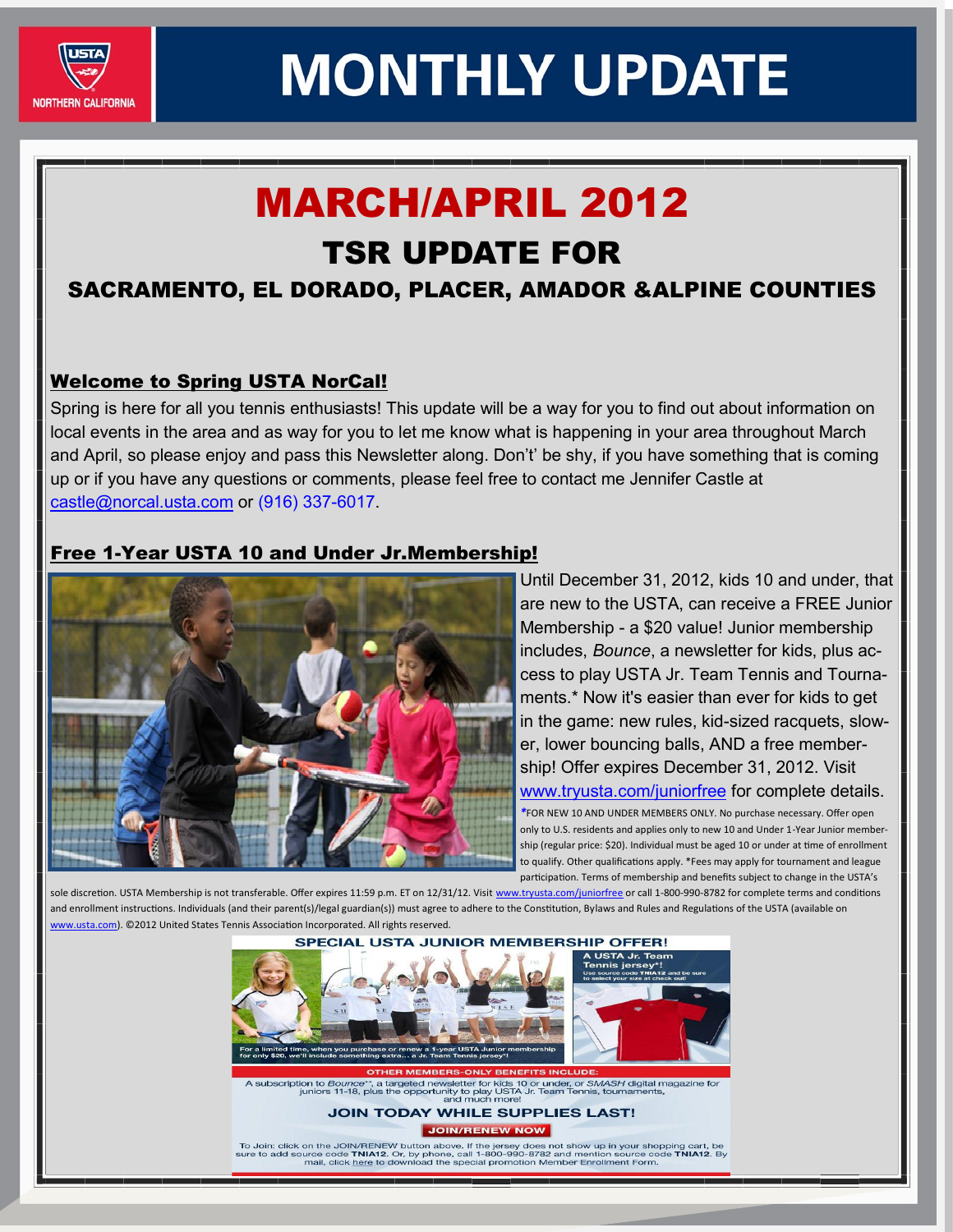

#### Host a 10 and Under QuickStart Workshop:

Is your facility interested in hosting a **10 and Under QuickStart Tennis Workshop**? The USTA offers hands on workshops taught by National Trainers to teach anyone who will be coaching or guiding players 10 and under. The workshop is aimed at teaching 10 and Under Tennis while utilizing the QuickStart Tennis play format. Our workshops are filled with coaches, volunteers, parents, after school personnel and local teaching professionals.



Please contact Jennifer Castle to find out more—castle@norcal.usta.com or 916-337-6017. To host - visit: **http://www.usta.com/Coaches-Organizers/On- Court-Training/Workshop\_Organizers/** 

#### **Upcoming Local QST Workshops:**

TBA - Sacramento/Elk Grove



#### Host a Tennis Event in March

Take advantage of the benefits from all the tennis media in March to kick off some youth tennis events. The **USTA** will be generating a lot of excitement around youth tennis in 2012. There will be millions invested in advertising on top TV channels to drive players to your programs. Register your facility at USTA.com/ eventcalendar and host a tennis event that works for you. I can also put your Play Days or other events up on our NorCal site to help drive more players to your facility. When you host an event during the month of March you will receive all the benefits listed below including the multi-million dollar partnership between the **USTA**, **ESPN2** and **Nickelodeon**.

- Host an event that works for you Youth Registration or Play Day event
- National promotion on **Nickelodeon** and **ESPN2**
- Geo-targeted online advertising
- National and local public relations support
- \$50 event pack voucher
- Turn key marketing materials Updated, downloadable how-to-guide Call or email me for more information: Jennifer Castle (916) 337-6017 or castle@norcal.usta.com

### Jr. Team Tennis

With FREE 10 and Under Tennis Memberships and lots of successful local Play Days - Now is the time to sign up a team! USTA Jr. Team Tennis is designed for kids 6-18 years of age and any skill level. Matches can be held anywhere from a local park or school to a private club. Ten and Under Tennis can be played on black tops with portable nets so no courts are needed! Teams are preferably coed but can also be single gender. Team sign ups for the Spring Season is Feb. 1st to March 18th**.** The playing season begins **April 2nd and ends May 27th**. JTT is flexible and you can create a non travel league at your club or start a team and play other facilities. so let's get our newest members playing team tennis! Let me know how I can help you grow your team by contacting me at castle@norcal.usta.com or (916) 337-6017.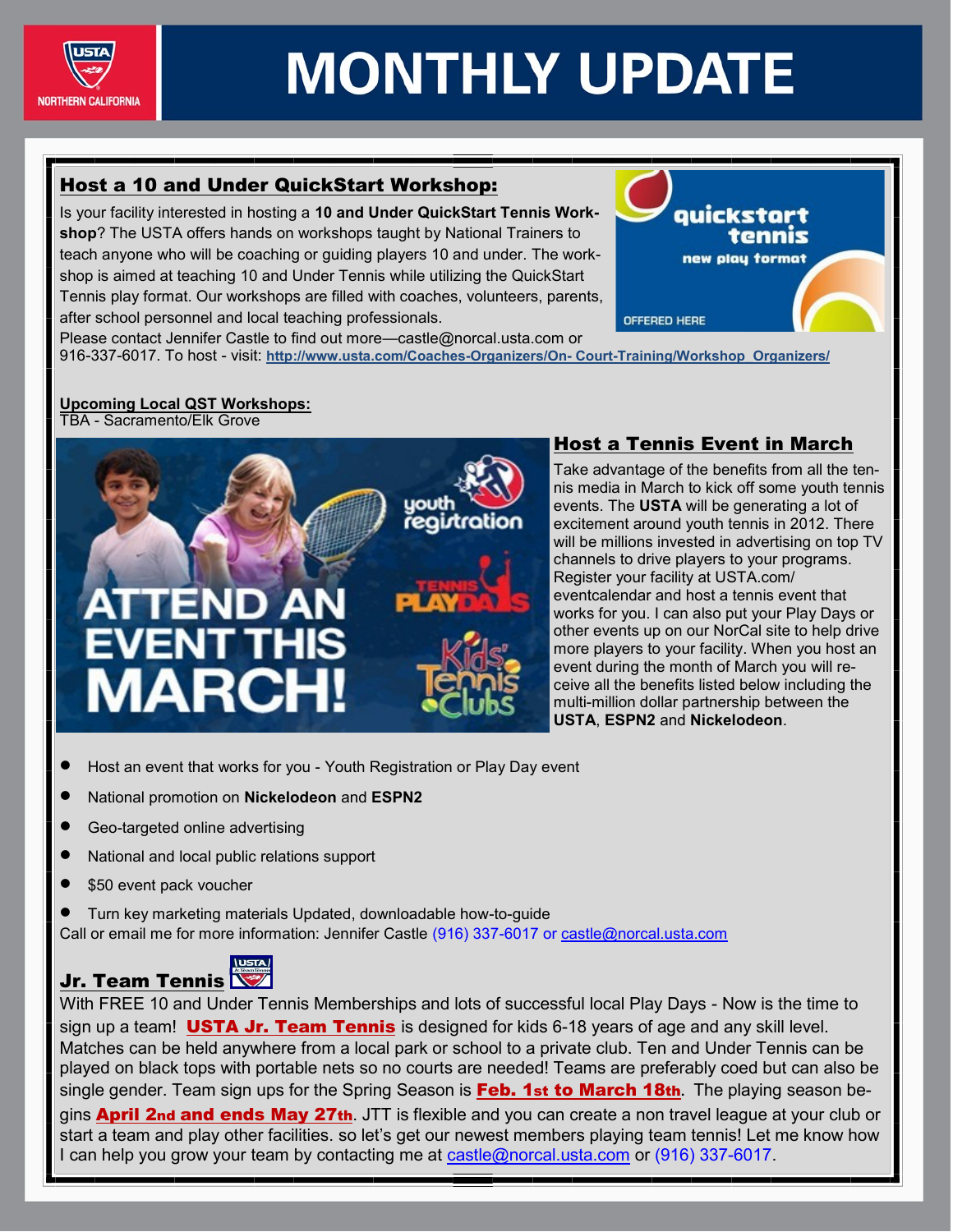

#### The Girl Scouts are Turning 100 Event at Cal Expo

For *Girl Scouts 100th: Celebrating Green Forever*, the Cal Expo Fairgrounds will be transformed into a Girl Scouts-themed universe, showcasing all of what Girl Scouting has to offer from the past, present and in the future. Like many popular theme parks, the 100 event is divided into "worlds"

—only there are *seven* of them with something for every girl in every world.

#### **Event details: Date: April 28, 2012 Time: 10a.m. - 4p.m. Where: Cal Expo Fairgrounds**



#### FACILITIES ASSISTANCE AND GRANTS

#### Interested in Painting 36' and 60' Lines at your Facility?

If you're interested in **10 and Under Tennis (TAUT)** and adding 36' and 60' blended lines to your facility, we can help with that too! Painting permanent QuickStart Tennis lines at your facility is the next step in creating permanency for the format that will change the face of youth tennis in America. USTA Northern California is devoted to promoting and developing the growth of 10 and Under tennis. Let us assist your local community in accomplishing this shared goal. Through a combined USTA National and USTA Northern California sectional grant, you could be eligible to receive up to 100% reimbursement for the cost of painting 10 and Under Tennis lines on either existing 78' courts or a blacktop. **Applications will be accepted through May 31, 2012**—or until funds are no longer available. If you are interested, please contact Summer Verhoeven at sverhoeven@norcal.usta.com.



TENNIS FOUNDATION Growing Community Tennis through Education, Opportunity & Play

THE NORTHERN CALIFORNIA The Northern California Tennis Foundation (NCTF) is a 501(c)(3) public supported charity founded in 2010. The NCTF focuses on improving the quality of life by supporting community based organizations which promote educational, physical and social development through coordi-

nated tennis activities. The NCTF also funds junior tennis players who do not have the financial means to receive individual instruction, travel to and participate in USTA NorCal sanctioned tournaments or USTA National Championship tournaments.

#### **Funding priorities include but are not limited to:**

- Ten and Under/Quick Start Tennis and Jr. Team Tennis (coordinator training, start-up, etc.).
- Equipment, supplies and coaching stipends for public tennis facilities, community tennis associations, elementary and middle schools tennis programs and USTA designated National Junior Tennis and Learning chapters (NJTL's).
- Community tennis awareness (innovative pro-active start-ups, program expansion),
- Public high school tennis programs/projects.

To learn more please email Foundation@norcal.usta.com or log on to: http://www.norcal.usta.com/outreach/NCTF/